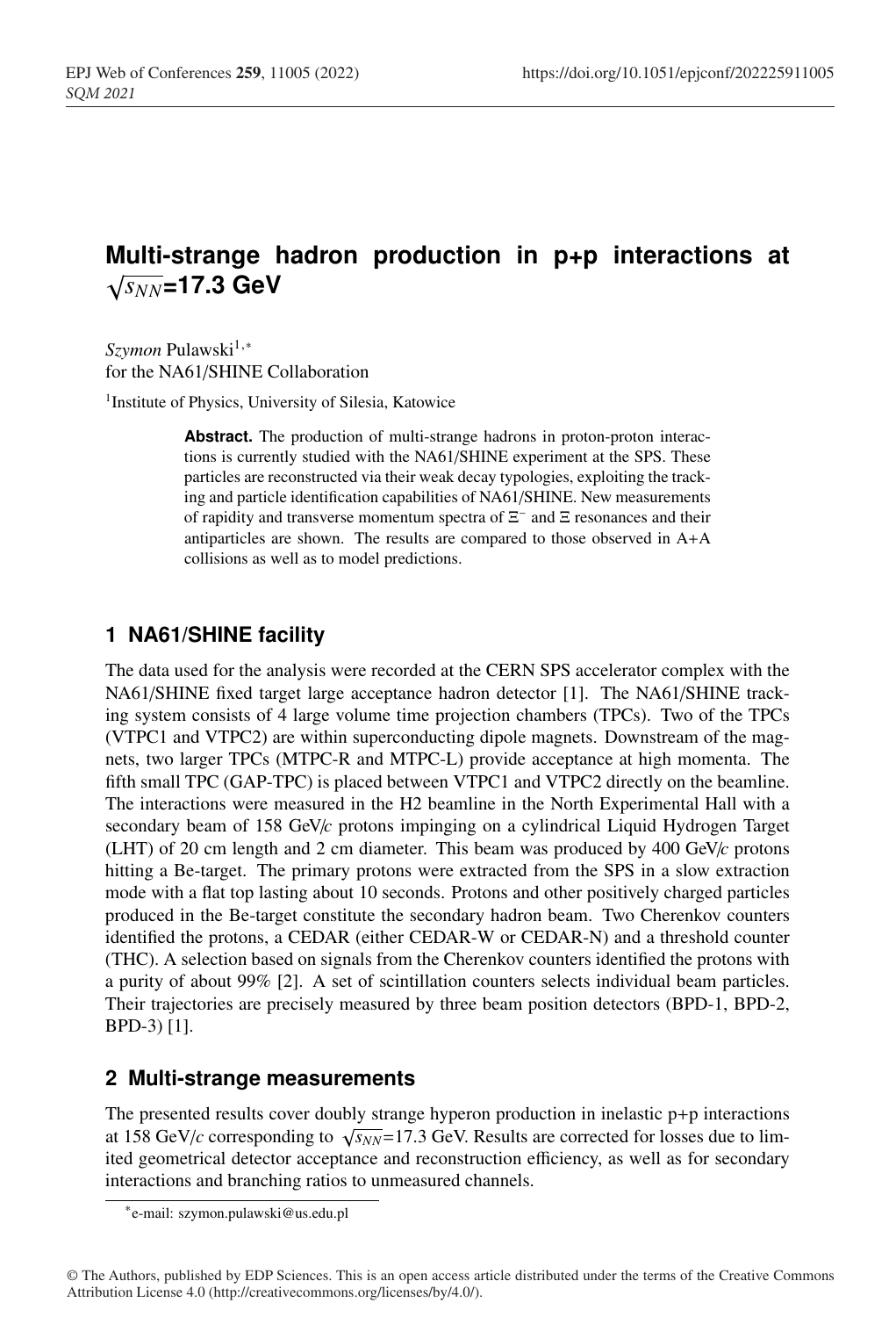A total of 33 million minimum bias  $p + p$  at 158 GeV/*c* events were recorded in 2009, 2010, and 2011 and analysed. Interactions in the target are selected with the trigger system and offline selection criteria.

Multi-strange hyperons are identified by their decay typologies. The  $\Xi(1530)^0$  is produced in the primary interaction and decays strongly into  $\Xi^-$  and  $\pi^+$ . Then the  $\Xi^-$  travels for some distance, after which it decays into a  $\Lambda$  and a  $\pi$ <sup>-</sup>. Subsequently the  $\Lambda$  decays into a proton and a  $\pi^-$ . A schematic drawing of the  $\Xi(1530)^0$  decay chain is shown in Fig. 1.



Figure 1. Schematic sketch of the  $\Xi(1530)^{0}$  decay scheme.

#### **2.1** Ξ **production in inelastic** *p* + *p* **collisions at 158 GeV/c**

The  $p_T$  spectra in successive rapidity intervals of  $\Xi^-$  and  $\overline{\Xi}^+$  measured in  $p + p$  collisions at 158 GeV/c [3] are shown in Fig. 2 and scaled by appropriate factors for better visibility.

Rapidity distributions were then obtained by summing the measured transverse momentum spectra and extrapolating them into the unmeasured regions using the fitted functions. The resulting rapidity distributions are shown in Fig. 3.

The NA61/SHINE data on charged  $\Xi$  production in inelastic  $p + p$  interactions are compared with predictions of the following microscopic models: Epos 1.99 [4], Uromp 3.4 [5, 6], AMPT 1.26 [7-9], SMASH 1.6 [10, 11] and PHSD [12, 13]. The model predictions are compared with the NA61/SHINE data in figs. 4. Epos 1.99 describes well the  $\Xi^-$  and  $\overline{\Xi}^+$  rapidity spectra but fails on the shape of the transverse momentum distribution. The comparison of the Uromd 3.4 calculations with the NA61/SHINE measurements reveals major discrepancies for the  $\overline{\Xi}^+$  hyperons. The model output describes almost perfectly the rapidity and transverse momentum spectra of  $\Xi^-$  but strongly overestimates  $\overline{\Xi}^+$  yields. Consequently also the ratio of  $\overline{\Xi}^+$  to  $\Xi^-$  cannot be described by the Uromp model, see Fig. 5(c). The Ampt, Smash and Phase models fail in the description of both transverse momentum spectra and rapidity distributions. Ampt overestimates the  $\Xi^-$  and  $\overline{\Xi}^+$  multiplicities while SMASH underestimates them, both failing to describe the ratio. Phsp underestimates the  $\Xi^-$  yields and overestimates  $\overline{\Xi}^+$ . Obviously Phsp also fails to describe the ratio. Epos differs from the Urqmp, AMPT, SMASH and PHSD models in its treatment of Pomeron-Pomeron interactions and of the valence quark remnants at the string ends.

#### **2.2 Strangeness enhancement factors**

The  $\Xi$  mean multiplicities measured by NA61/SHINE in inelastic  $p + p$  interactions are used to calculate the enhancement factors of Ξs observed in centrality selected Pb+Pb, in semicentral C+C, and in Si+Si collisions as measured by NA49 [15] at the CERN SPS. The results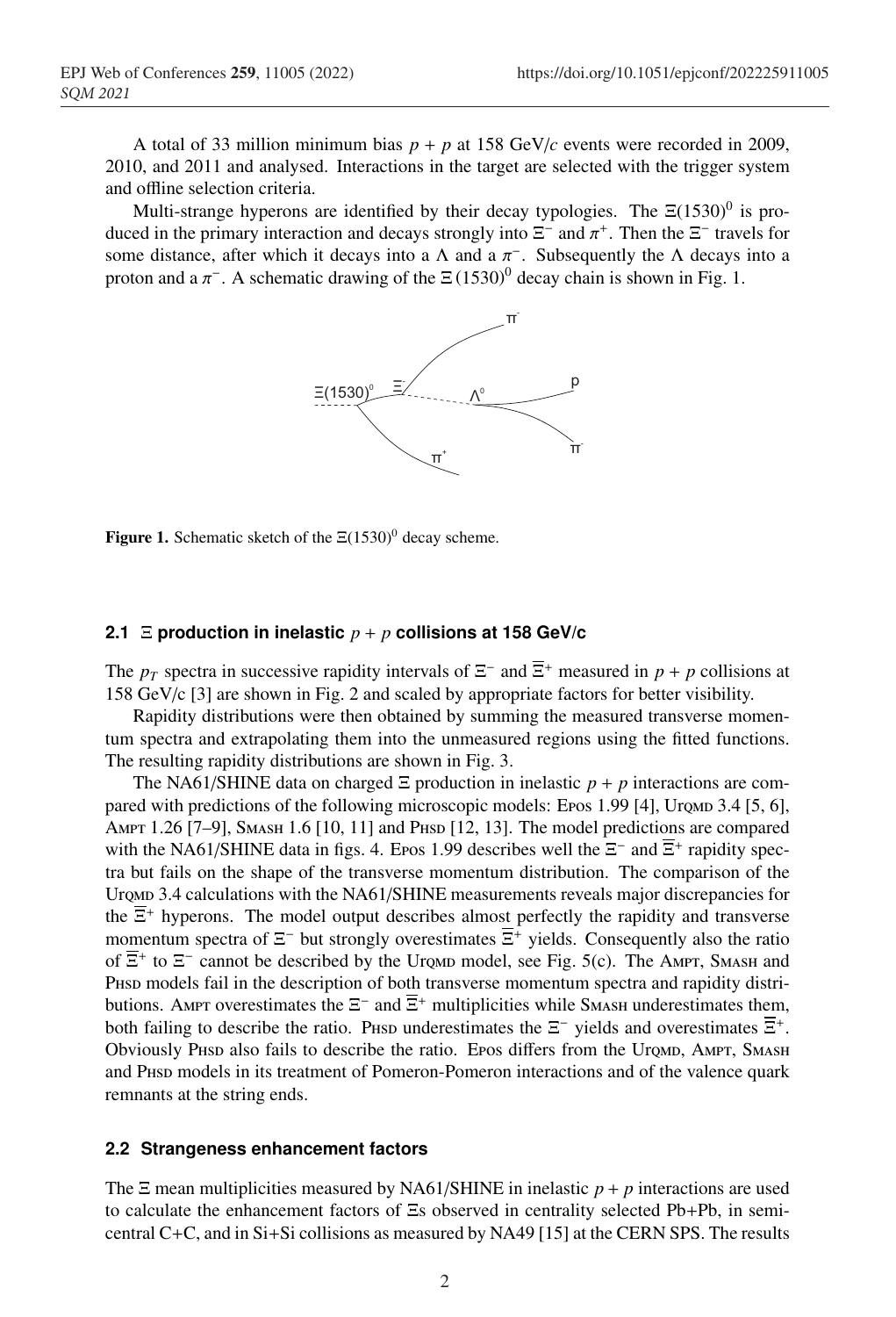

Figure 2. (Color online) Transverse momentum spectra in rapidity slices of Ξ<sup>−</sup> (*left*) and Ξ+ (*right*) produced in inelastic  $p+p$  interactions at 158 GeV/ $c$ . Rapidity values given in the legends correspond to the middle of the corresponding interval. Statistical uncertainties are smaller than the marker size, shaded bands show systematic uncertainties. Spectra are scaled by the given factors for better separation.

for mid-rapidity densities are shown in Fig. 6 (*left*) as a function of  $\langle N_W \rangle$ . The enhancement factor increases approximately linearly from 3.5 in C+C to 9 in central Pb+Pb collisions. This result is compared to data from the NA57 experiment at the SPS [16], the STAR experiment at the Relativistic Heavy Ion Collider (RHIC) [17] and the ALICE experiment at the Large Hadron Collider (LHC) [18]. The published enhancement factor reported by NA57 at the CERN SPS was computed using  $p + Be$  instead of inelastic  $p + p$  interactions. Since strangeness production is already slightly enhanced in *p*+A collisions [19], this is not a proper reference. With the advent of the NA61/SHINE results on  $\Xi$  production in  $p + p$  interactions a new baseline reference becomes available and it is used here for the recalculation of the enhancement observed in the NA57  $p$ +Be and A+A data. The STAR Collaboration published results on multi-strange hyperon production in Au+Au collisions at  $\sqrt{s_{NN}}$  from 7.7 to 39 GeV [20], however the corresponding data on  $p + p$  and  $p+A$  interactions are missing. The agreement between the enhancement factors calculated using the NA49 and the NA57 A+A (*p*+Be) data is satisfactory. The STAR data show a slightly lower enhancement, but the enhancement observed by ALICE is significantly lower. Figure 6 (*right*) shows the rapidity densities  $dn/dy$  of  $\overline{\Xi}^+$  at mid-rapidity per mean number of wounded nucleons divided by the corresponding values for inelastic  $p + p$  collisions as a function of  $\langle N_W \rangle$ . Apart from a slightly flatter rise the overall picture remains unchanged.

### **2.3** Ξ (1530) <sup>0</sup> **production in** *p* + *p* **at 158 GeV/***c*

The  $\Xi(1530)^{0}$  ( $\overline{\Xi}(1530)^{0}$ ) yields are determined in 4 (4) rapidity and between 5 (3) and 6 (5) transverse momentum bins. The former is 0.5 units and the latter 0.3 GeV/*c* wide. The resulting  $(y, p_T)$  yields are presented as the function of  $p_T$  in Fig. 7. The  $p_T$  spectra in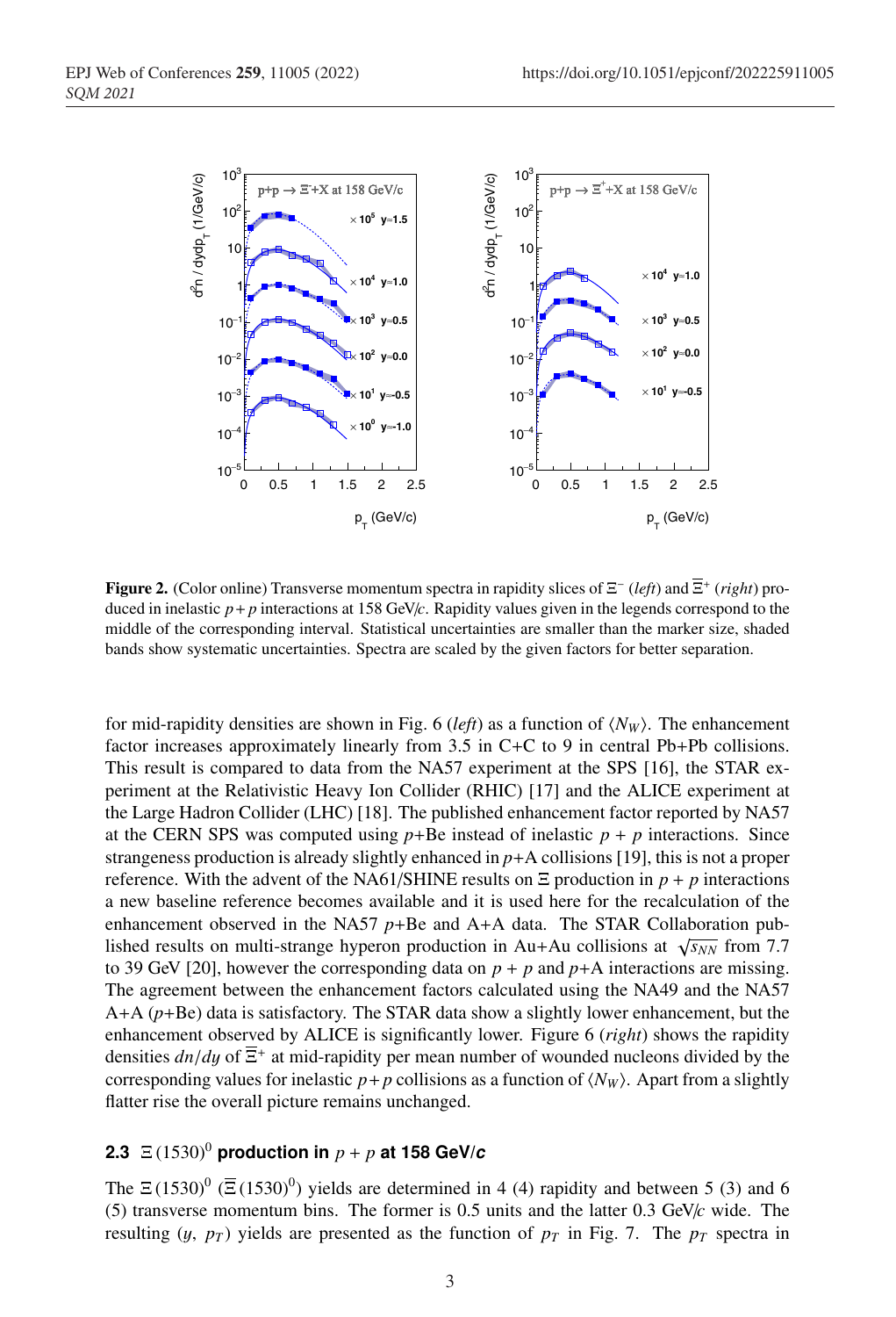

**Figure 3.** (Color online) Rapidity spectra of  $\Xi^-$  (blue squares) and  $\overline{\Xi}^+$  (red circles) produced in inelastic  $p + p$  interactions at 158 GeV/*c*. Statistical uncertainties are smaller than the marker size, shaded bands correspond to systematic uncertainties of the measurements. Curves depict Gaussian fits used to determine total mean multiplicities.



Figure 4. (Color online) Transverse momentum spectra at mid-rapidity of Ξ<sup>−</sup> (*left*) and Ξ+ (*right*) produced in inelastic  $p + p$  interactions at 158 GeV/*c*. Rapidity range is included in the legends. Shaded bands show systematic uncertainties. Uromp  $3.4$  [5, 6], Epos 1.99 [4], Ampt 1.26 [7–9], SMASH 1.6 [10, 11, 14] and PHSD [12, 13] predictions are shown as magenta, blue, black, gray and green lines, respectively.

successive rapidity intervals (Fig. 7) are scaled for better visibility. Statistical uncertainties are shown as error bars, and shaded bands correspond to systematic uncertainties.

The NA61/SHINE measurements of  $\Xi(1530)^{0}$  and  $\overline{\Xi}(1530)^{0}$  production are essential for understanding multi-strange particle production in elementary hadron interactions. The experimental results of NA61/SHINE are compared with predictions of the Epos 1.99 [4] and Uromd 3.4 [5, 6] models in Figs. 8 and 9. Epos 1.99 describes well the  $\Xi$  (1530)<sup>0</sup> and  $\overline{\Xi}$  (1530)<sup>0</sup> transverse momentum and rapidity spectra. The comparison of the Uromp 3.4 calculations with the NA61/SHINE measurements reveals significant discrepancies. The model strongly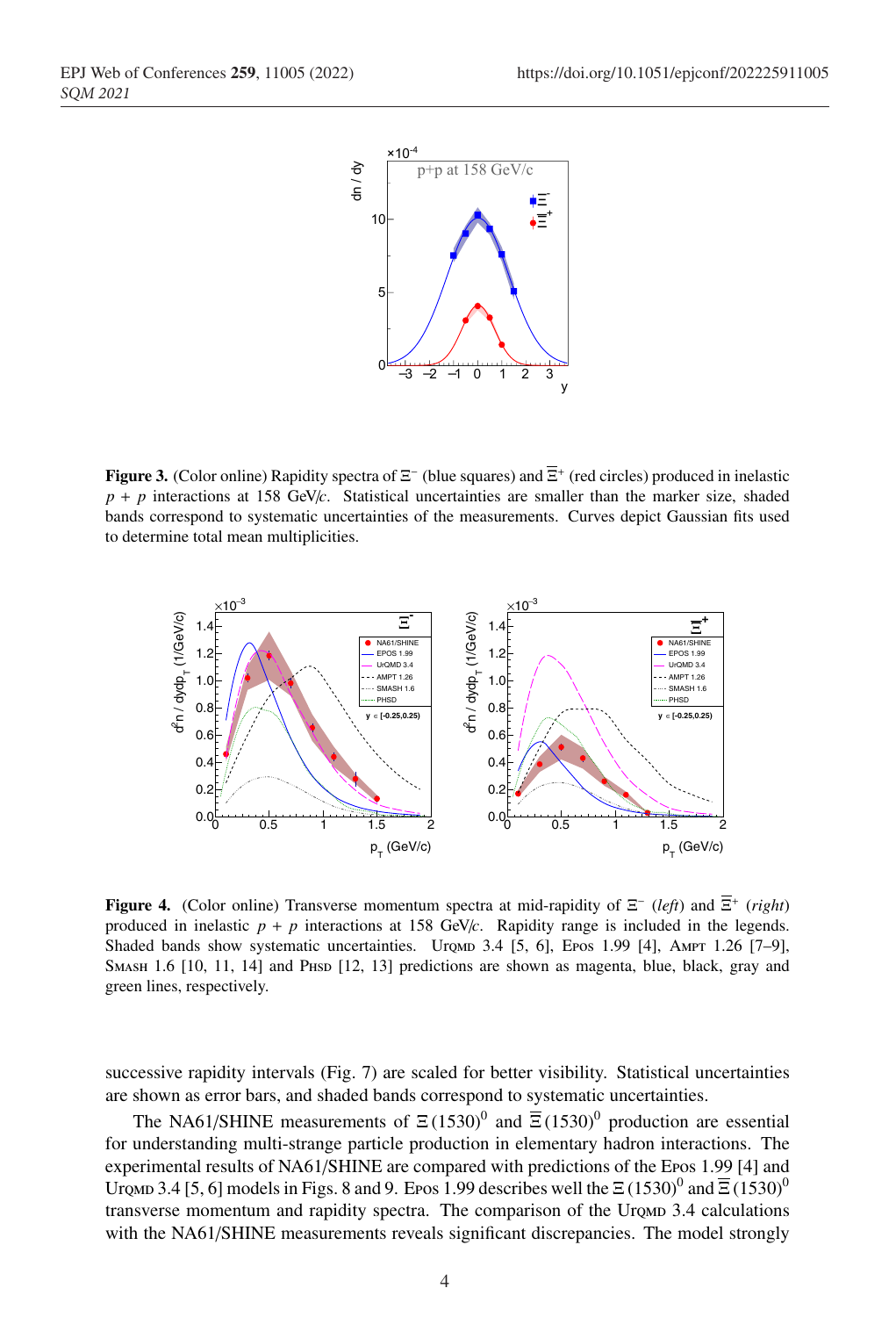

Figure 5. (Color online) Rapidity spectra of Ξ<sup>−</sup> (*left*), Ξ<sup>+</sup> (*middle*) and Ξ+/Ξ<sup>−</sup> ratio (*right*) measured in inelastic  $p + p$  interactions at 158 GeV/*c*. Shaded bands show systematic uncertainties. Urown 3.4 [5, 6], Epos 1.99 [4], Ampt 1.26 [7–9], Smash 1.6 [10, 11, 14] and Phsp [12, 13] predictions are shown as magenta, blue, black, gray and green lines, respectively.



Figure 6. (Color online) The strangeness enhancement *E* at mid-rapidity as a function of average number of wounded nucleons *(N<sub>W</sub>*) calculated as a ratio of rapidity density for Ξ<sup>−</sup> production (*left*) and  $\Xi^+$  production (*right*) in nucleus-nucleus interactions per  $\langle N_W \rangle$  divided by the corresponding value for *p* + *p* interactions. Red circles – NA49 Pb+Pb at 158*A* GeV [15], blue squares - NA57 *p*+Be, *p*+Pb and Pb-Pb at the same center-of-mass energy  $\sqrt{s_{NN}}$  = 17.3 GeV [16], magenta triangles - STAR Au+Au at  $\sqrt{s_{NN}}$  = 200 GeV [17], gray diamonds - ALICE Pb+Pb at  $\sqrt{s_{NN}}$  = 2.76 TeV [18]. The systematic errors are represented by shaded boxes.

overestimates  $\Xi$  (1530)<sup>0</sup> and  $\overline{\Xi}$  (1530)<sup>0</sup> yields. The ratio of  $\overline{\Xi}$  (1530)<sup>0</sup> to  $\Xi$  (1530)<sup>0</sup> cannot be described by the Uromp model but is well reproduced by Epos 1.99 (see Figs. 9 and 8).

# **3 HRG model in the CE formulation and** *p* + *p* **data**

The new measurements by NA61/SHINE of  $\Xi(1530)^{0}$  and  $\overline{\Xi}(1530)^{0}$  produced in inelastic  $p + p$  interactions at 158 GeV/*c* as well as previously obtained results for  $\pi^+, \pi^-, K^+, K^-, p$ ,  $\bar{p}$ ,  $K^*(892)^0$ ,  $\Lambda$ ,  $\phi(1020)$ ,  $\Xi^-$  and  $\bar{\Xi}^+$  (see Refs. [2, 3, 21–25] were fitted by different variants of the Hadron Resonance Gas Model (HRG). The Canonical Ensemble with fixed  $\gamma_s = 1$ and Canonical Ensemble with fitted strangeness saturation parameter  $\gamma_s$  configurations were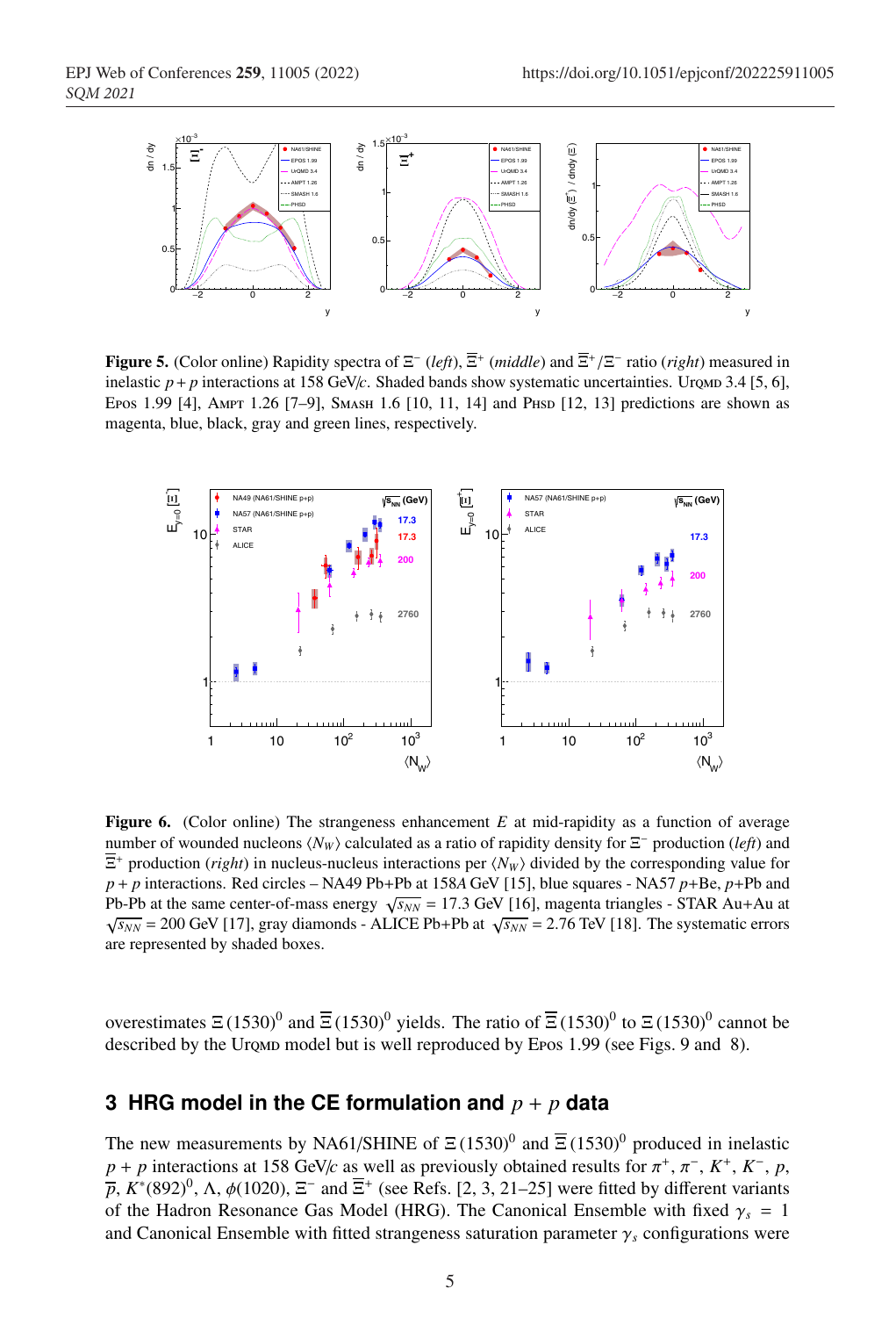

**Figure 7.** (Color online) Transverse momentum spectra in rapidity slices of  $\Xi(1530)^{0}$  (*left*) and  $\overline{\Xi}$  (1530)<sup>0</sup> (*right*) produced in inelastic  $p + p$  interactions at 158 GeV/*c*. Rapidity values given in the legends correspond to the middle of the corresponding interval. Statistical uncertainties are shown as vertical bars, and shaded bands show systematic uncertainties. Spectra are scaled for better visibility. Lines represent the fitted function.



**Figure 8.** (Color online) Transverse momentum spectra at mid-rapidity of  $\Xi$  (1530)<sup>0</sup> (left) and  $\overline{\Xi}$  (1530)<sup>0</sup> (*right*) produced in inelastic  $p + p$  interactions at 158 GeV/*c*. Shaded bands show systematic uncertainties. Uromp 3.4 [5, 6] and Epos 1.99 [4] predictions are shown as magenta and blue markers, respectively.

used. Figure 10 compares the measured multiplicities of particles produced in inelastic  $p + p$ interactions at 158 GeV/*c* with multiplicities of the same particles obtained from the HRG model in the CE formulation under two different model assumptions:  $\gamma_s = 1$  and fitted  $\gamma_s$ . The software package THERMAL-FIST 1.3 [26] was used for this purpose. For the small  $p + p$ system, the appropriate statistical system is the Canonical Ensemble, which has as parameters the Temperature  $T$ , the radius  $R$  of the system at chemical freezeout, and the strangeness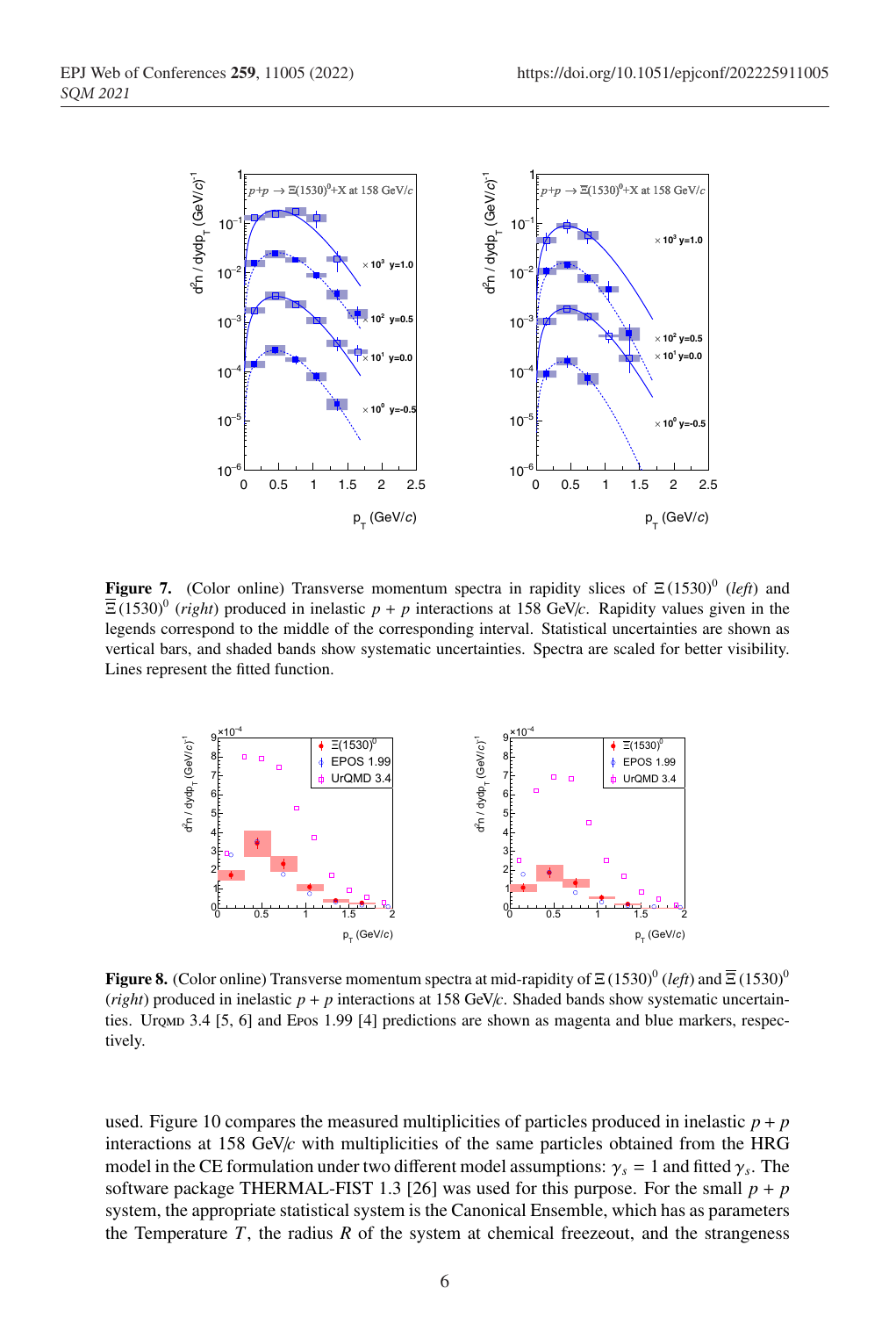

**Figure 9.** (Color online) Rapidity spectra of  $\Xi(1530)^0$  (*left*),  $\overline{\Xi}(1530)^0$  (*middle*) and  $\overline{\Xi}$  (1530)<sup>0</sup> / $\Xi$  (1530)<sup>0</sup> ratio (*right*) measured in inelastic *p* + *p* interactions at 158 GeV/*c*. Shaded bands show systematic uncertainties. Urown 3.4 [5, 6] and Epos 1.99 [4] predictions are shown as magenta and blue points, respectively.



Figure 10. (Color online) Mean multiplicities of  $\pi^+$ ,  $\pi^-$ ,  $K^+$ ,  $K^-$ ,  $p$ ,  $\bar{p}$ ,  $K^*(892)^0$ ,  $\Lambda$ ,  $\phi(1020)$ ,  $\Xi^-$ ,  $\overline{\Xi}^+$ ,  $\Xi$  (1530)<sup>0</sup> and  $\overline{\Xi}$  (1530)<sup>0</sup> produced in  $p + p$  interactions at 158 GeV/*c* [2, 3, 21–25] measured by NA61/SHINE are compared with mean multiplicities obtained from the HRG model based on the Canonical Ensemble with fixed  $\gamma_s = 1$  (*i*) and fitted  $\gamma_s$  (*ii*). Uncertainties of the measurement are smaller than the symbol size.

suppression factor  $\gamma_s$ . The results plotted in Fig. 10 show significant discrepancies for the fitted parameters *T* and *R* between the fits with  $\gamma_s = 1$  and free  $\gamma_s$ . Moreover, the fit with fixed  $\gamma_s$  shows unacceptably large  $\chi^2/NDF = 29$ . This demonstrates that the statistical model fails when fixing  $\gamma_s$  to one. The fit with free  $\gamma_s$  finds  $\gamma_s = 0.434 \pm 0.028$  and reproduces the measurements rather well. Thus the statistical model indicates a strong suppression of strange particle production in  $p + p$  collisions at CERN SPS energies.

#### **References**

- [1] N. Abgrall et al. (NA61/SHINE), JINST 9, P06005 (2014), 1401.4699
- [2] N. Abgrall et al. (NA61/SHINE), Eur.Phys.J. C74, 2794 (2014), 1310.2417
- [3] A. Aduszkiewicz et al. (NA61/SHINE), Eur. Phys. J. C 80, 833 (2020), 2006.02062
- [4] K. Werner, Nucl. Phys. Proc. Suppl. 175-176, 81 (2008)
- [5] S. Bass et al., Prog.Part.Nucl.Phys. 41, 255 (1998), nucl-th/9803035
- [6] M. Bleicher et al., J.Phys. G25, 1859 (1999), hep-ph/9909407
- [7] Z.W. Lin, C.M. Ko, B.A. Li, B. Zhang, S. Pal, Phys. Rev. C 72, 064901 (2005)